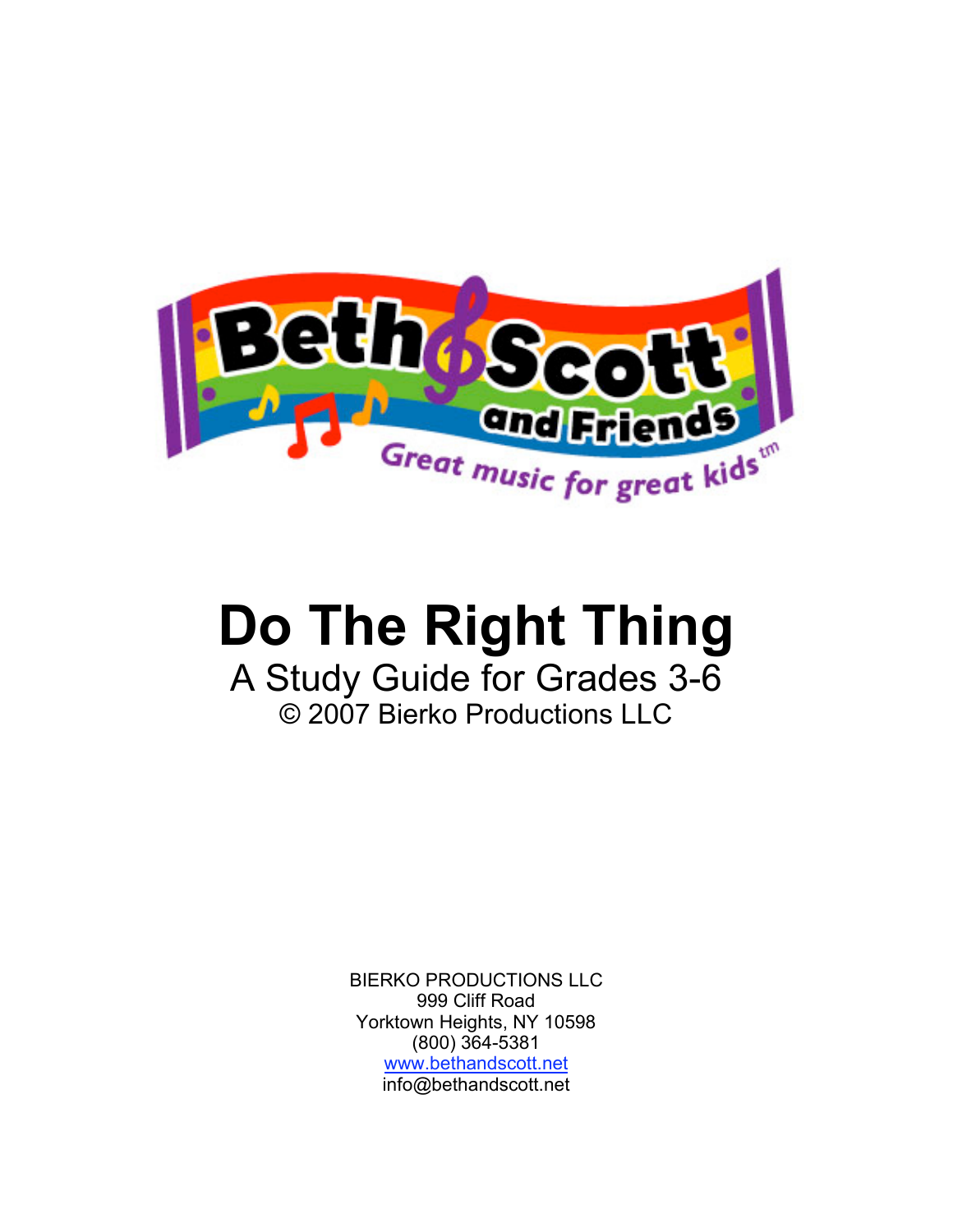### **THE COMPANY**

At Beth & Scott and Friends, we strive to educate and entertain children and adults through the writing and performance of original songs, shows and workshops. Beth and Scott Bierko, the owners and principal performers, are a husband and wife team of singer/songwriters and artsin-education specialists. Since 1993, Beth & Scott have performed thousands of school assemblies and workshops for children. They are parents of two daughters, Helen and Stephanie.

## **THE PROGRAM**

*"Do The Right Thing"* is an interactive concert ideal for 3rd-6th graders. It is a program brimming with important lessons about how to treat yourself and the people around you with care and respect conveyed through original songs, stories and vignettes. The goal is to teach children about how to make choices that are right for them and to understand how the choices they make have a strong impact – positively or negatively - on other people and sometimes even national and world events. These lessons are all presented through the arts with ample opportunity for audience participation.

To help students better understand the messages and to get the most out of this event, Beth and Scott strongly recommend that the classroom teacher utilize some of the ideas listed on the following pages to prepare students for their concert or as a follow-up to the show. Numerous discussion questions and activities have been provided. Please feel free to choose those that are most appropriate for each class or make up other ideas of your own.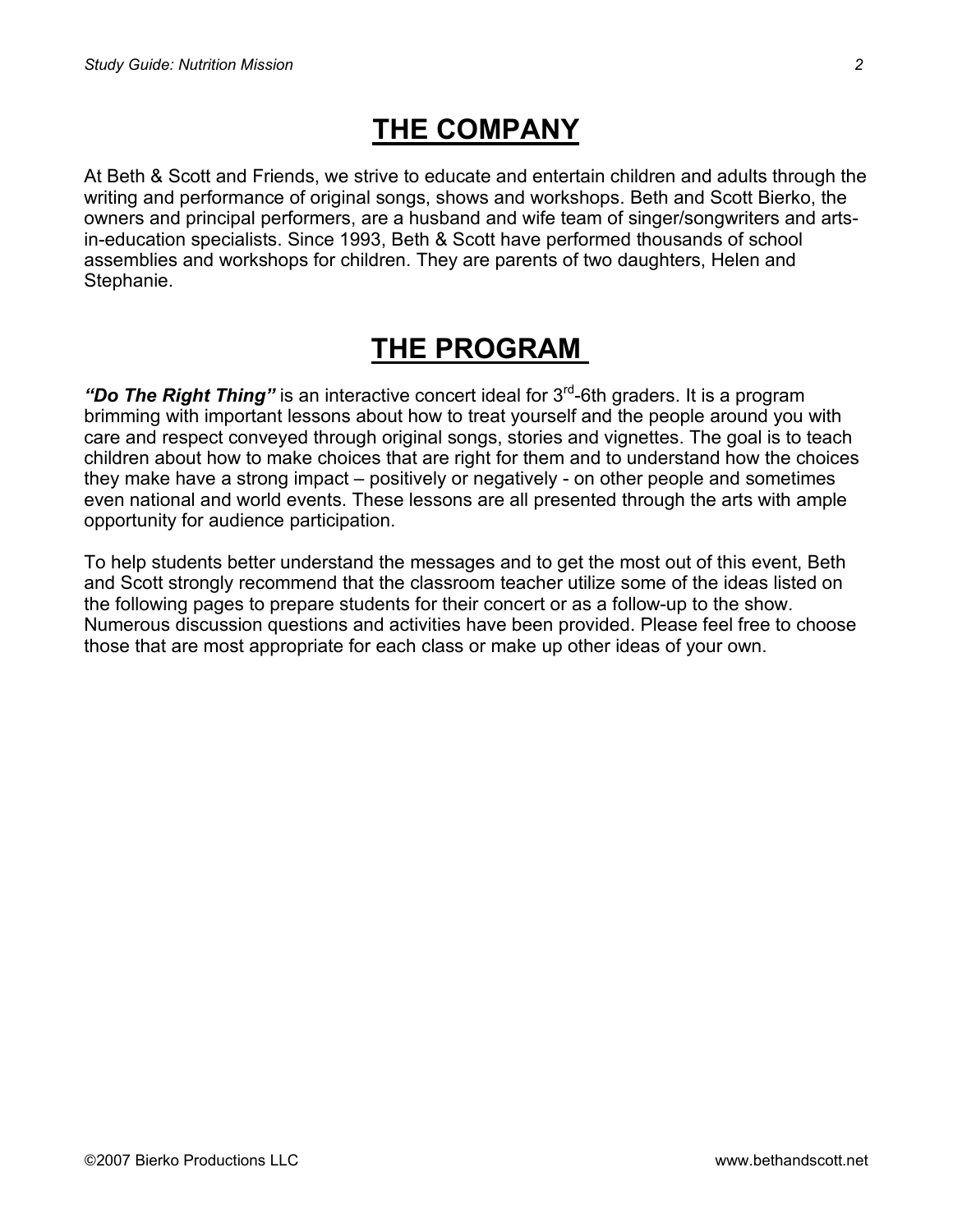# **DO THE RIGHT THING - STUDY GUIDE**

#### **Questions/Discussion Topics:**

Choose any of the questions or ideas below to review elements of the show with your students or to further their understanding of making good choices. The questions can be used for class discussion or as a starting point for essay or journaling. Songs from the concert that relate to these topics are listed in parentheses.

#### • **Breathing / Stretching / Quiet Time/ Self Care - ("Earthly Lullaby")**

How can we use our breathing to help us? *For example, to calm us down if we're excited, anxious or angry. Use it to wake us up if we're tired.* How does it feel to breathe more slowly and deeply? Does your breath change after stretching? How?

If you take time to be totally quiet, do you notice any changes in how you think or feel afterwards? Is/was this hard or easy to do? Why?

#### • **Self Esteem/Making Choices - ("Hands Open, Hands Closed", "Make Your Own Style")**

One of the best ways we can "do the right thing" for ourselves is to accept who we are, just the way we are and at the same time be somewhat willing to be open to new ideas. When are you comfortable wearing your favorite outfit or doing something you really like to do? When, if at all, do you not feel comfortable expressing yourself? Can you name some examples of "hands open" choices (sharing, caring, helping) and compare and contrast them to "hands closed" choices (holding onto anger, fear or trying to hide)? When are you more likely to make a hands open choice? What might make someone make a hands closed choice?

#### • **Bullying/ Conflict Resolution - ("Hey Little Ant", G.O.S.S.I.P.I.N.G)**

Do you think it's ok to pick on others? Why or why not? What if the other is an ant or some other creature? Does that make a difference? Why or why not? Has there ever been a time in your life when you felt as small or insignificant as an ant? Has there ever been a time when you teased or picked on someone because you felt bigger or more important than they were or felt pressure by peers to do so? What can you do if a bully tries to pick on you? If you saw someone else being picked on, what could/would you do? Why? Do you think gossip is harmless or harmful? Explain. Sometimes people are told they can't take a joke. Is there a difference between "just kidding" and teasing that's harmful? How can one tell the difference between the two?

#### • **Our Influence on Others and the World - ( "Courage", "Water Into Wine")**

Have you ever excluded someone from a group you were part of? Have you ever been excluded from a group? What was that like? Is it fair to have to play with everyone? Why or why not? Can you give examples of how a choice you make can have an impact on the world? For example, choosing to recycle makes a positive impact. Choosing to litter will make negative impact. Can you think of examples of an individual or a community that has worked to make a difference to others? (i.e. school or church donations, volunteering time or energy to a good cause.) What was it like to witness or be part of that experience?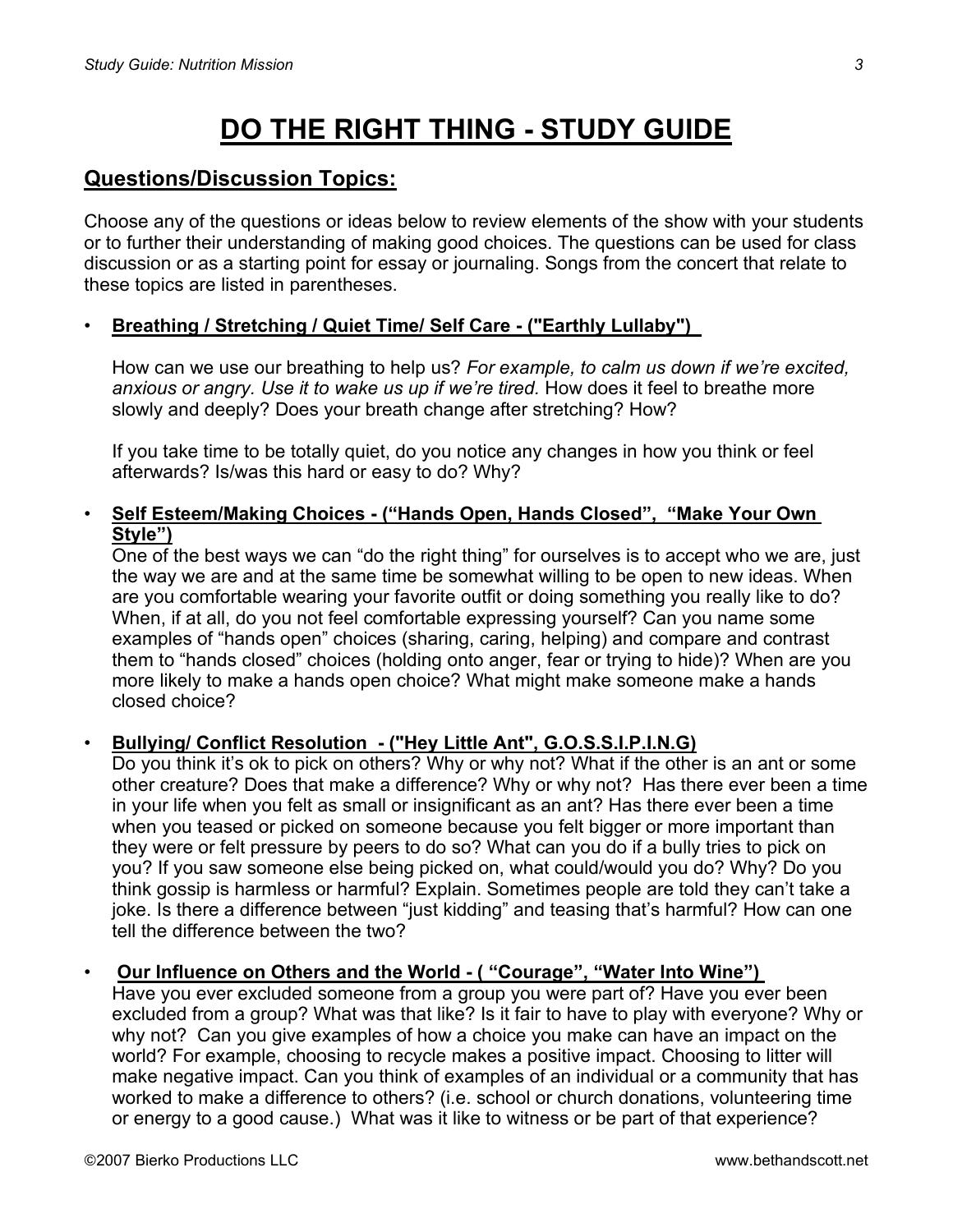#### • **Random Acts of Kindness - ("Angels")**

Can you name 5 acts of kindness you've received today/ this week? Can you name 5 random acts of kindness you've given today/this week? What does it feel like to give or receive these or to notice someone else giving them? Is it hard or easy to notice these?

#### **Activities:**

**1. Breathing** – Try using breath work in your classroom to help with transitions and to give students an opportunity to find that inner voice and clarity.1.) Sometimes a simple deep breath or two when the children are excited or over-stimulated will calm them down. You can also use deep breaths and simple arm stretches if they seem lethargic. 2.)Take a minute or two before beginning a lesson, in between activities or at the end of a lesson to get students quiet, preferably with eyes closed and ask them to breathe quietly in to the count of 4 and out for a count of four. Do this 4-5 times. Then let them open their eyes. See if they notice a difference in how they feel. Option: Instead of counting to 4 after closing their eyes, ask them to "listen for the sounds there are in silence" and after a few minutes, let them share what they heard. It's all about focus and breathing deeper.

**2. Self Esteem / Making Choices – 1.)** Have children make a list of words they would use to describe themselves or things they can do well. Alternately, they can do a collage that represents their "style", interests and talents. 2.) Create (with or without students' help) some questions that reflect a hands open or hands closed choice. For example, "If at a party would you… a. be the first one to start the dancing, b. join in once a few people got things started, or c. cling to the wall for dear life no matter what. You can use a variety of scenes – sports, greeting relatives, helping (or not) to bring in groceries. This magazine quiz approach can be fun, especially if kids ask the questions of one another and they can be an easy springboard for discussion questions above.

**3. Bullying/ Conflict Resolution** – 1.)To playfully illustrate how unreliable gossip can be, play a game of Telephone, a.k.a "whisper down the lane" Here's how it works: 4-5 students stand in a line and the first whispers a phrase into the second child's ear (e.g. "The 3 o'clock train arrived at 4:02." or "Peter told Paula that Sue swims with Sam"). The second whispers to the third and so on. The last child says what he/she heard and then the first child says the original phrase out loud to see how accurate they remain.

**4. Our Influence on Others and the World**– 1.) Organize within your class (or throughout the school) a project where children can make a difference- collecting food, clothing or money donations for a worthy cause, writing letters to seniors or soldiers, helping younger students in the school (i.e. reading buddies). This gives them a chance to practice working together toward a goal and to feel the pride, empowerment and other rewards that come from helping others. 2) Encourage activities and games where children include everyone – Simon Says or Jump